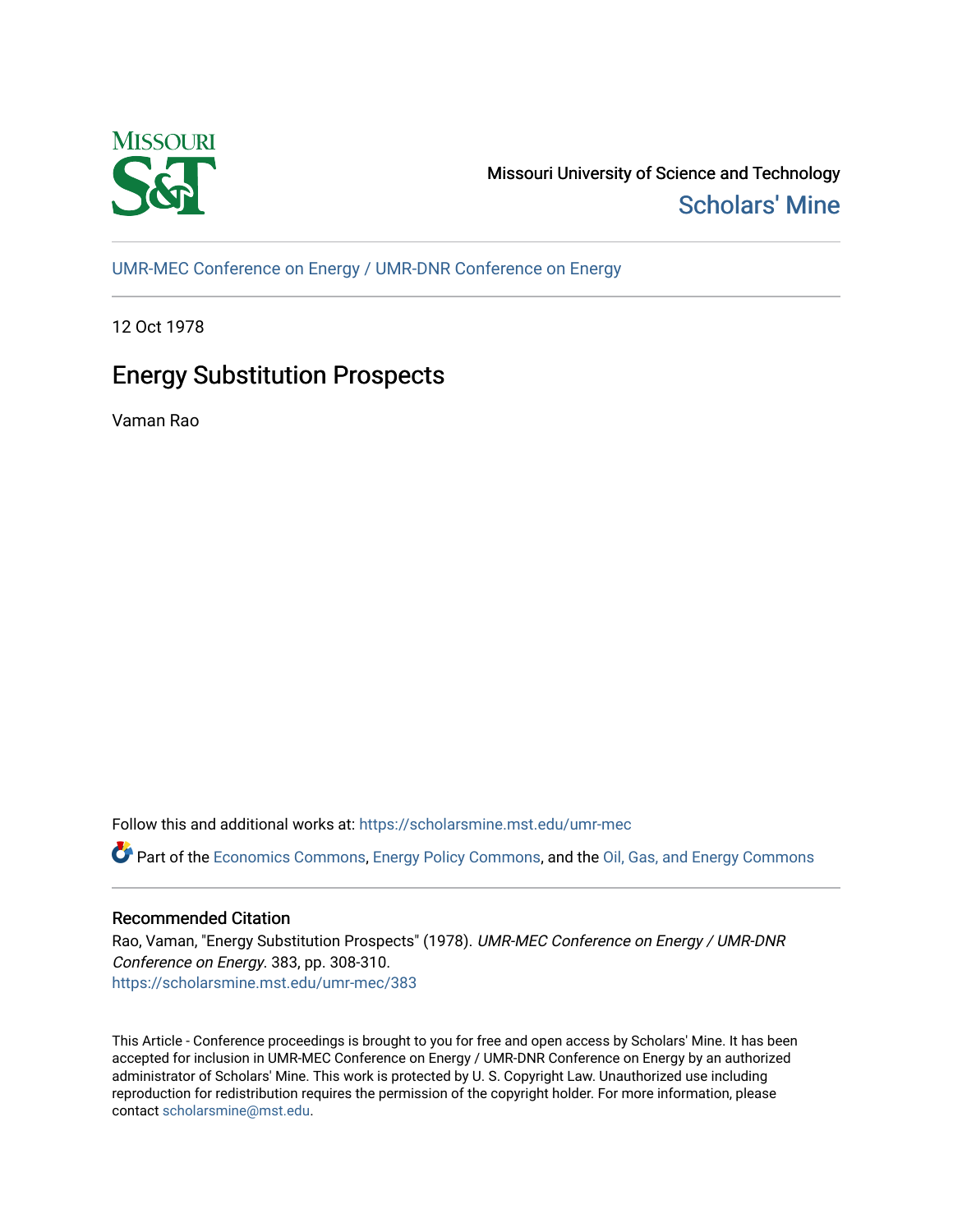#### ENERGY SUBSTITUTION PROSPECTS

### Vaman Rao University of Missouri-Rolla

#### ABSTRACT

Any discussion about the future pattern of energy use invariably includes scernarios involving a switch-over to that source of energy which is available in abundant supply. It is taken for granted, for example, that coal will play a major role in the future and that the relative share of oil will decline with the passage of time. It is too simplistic to assume that a time series analysis will give the likely clues as to the pattern of switch-over from one source of energy to another. There has been a radical change in the structure of exchange relations between the energy consumers and producers which makes it impossible to use the past consumption data alone for the purpose of forecasting.

Since the input-output relations describing the structure of production constantly undergo changes in response to inventions, technological innovations and other market conditions, the demand for specific inputs also behaves likewise. Energy, being an integral part of the production process, is no exception. But in the case of energy there is a complication. Not only that the demand for energy undergoes changes in response in changing input-output relations, but that the demand for specific forms and sources of energy also behaves as if they were different commodities. Different periods in history have been marked by dominance of one source of energy over others. In the United States, for instance, till less than a century ago, wood and farm waste were the dominant sources of energy. Then came the coal epoch, only to be replaced by petroleum and natural gas in recent times. Now that the petroleum and natural gas have become relatively 'dear', one can speculate as to

1

what other source of energy would replace petroleum and natural gas as the dominant source. It is this problem of substitution of one source of energy by another that is addressed to in this paper.

 $\overline{2}$ 

Marchctti (1977) used a simple economic model to estimate the probable period of dominance of a source of energy. Assuming different fuels as competing commodities, eager to expand their market shares, he hypothesized, on the lines suggested by Fisher (1974), that 'the rate at which a new commodity penetrates a market is proportional to the fraction of the market not yet covered.'

Thus,

$$
(1/F)(dF/dt) = \alpha (1-F) or
$$
 (1)

$$
\ln(F/I - F) = \alpha t + C \tag{2}
$$

where  $F =$  fraction of market penetrated and *a* and C are constants specific to particular source of energy.

Using energy consumption data for over a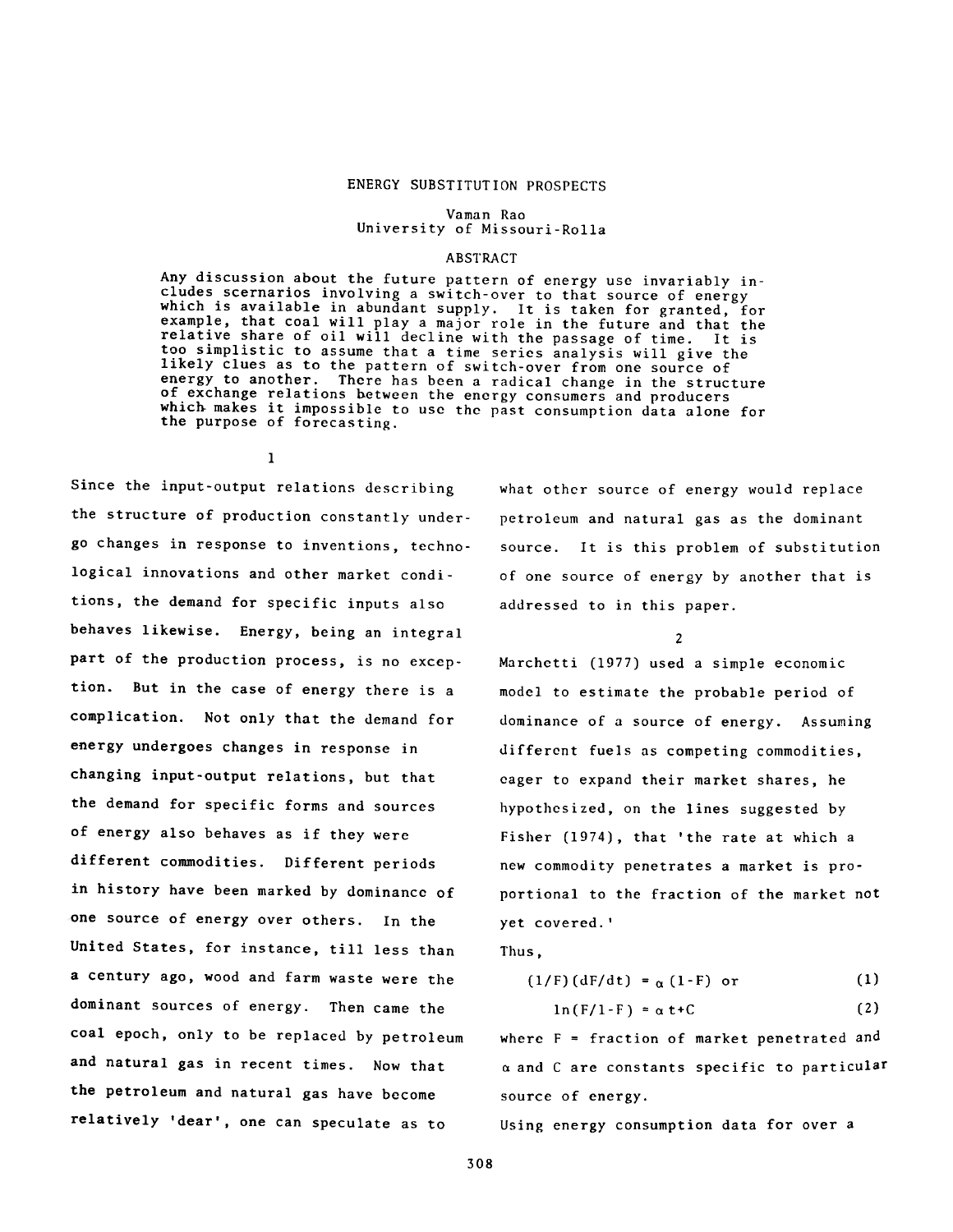hundred years and denoting the difference between total energy demand and the demand for particular source as the share of market yet to be captured, Marchetti derived some interesting results. He believes that substitution, in general, proceeds at a very slow pace, and in the case of energy, it takes at least a century or so for one source to expand its market share from one percent to fifty percent. The prospects of any alternative source replacing petroleum and natural gas, in the near future according to him, are very dim, since the technological development of a new source has a very long lead time.

Marchetti's general results are too general and may not help the policy maker in designing or prognosticating about the future pattern of energy consumption. For one, any time series analysis only replicates the past. And the last one hundred and odd years of energy data are not a very useful guide for the future. There are several reasons for this. There has been a radical transformation of the environment in which past data were generated. Even though the principal producers and consumers of various fuels were two different sets of people, the consumers, in the past, were controlling the production of these fuels without much difficulty. There was no talk of producer or commodity power. The focus of the present energy problem is the dichotomy between producing and consuming agents, with different objective functions, and operating under various non-market forces. Secondly, the

distribution of income among nations (in the context of North-South confrontation and the New International Economic Order), and the technological breakthroughs have generated a climate in which the signals for substitution are completely different from what they were in the last hundred years. Lastly, the awareness of the presence of relatively short and finite quantities of different sources of energy has created a new factor which modifies the consumption behaviour considerably. Because of these reasons a simple time series analysis may not be capable of guiding the policy-maker very much. In the next section a simple, but relatively more detailed, model is presented which takes into account the changed circumstances. It is presented in static terms for easy exposition, but it can be very easily converted into a dynamic model.

3

Let there be two sources of energy and let their demand functions be represented by

$$
p_1 = p_1(q_1, q_2 t) \tag{3}
$$

$$
p_2 = p_2(q_1, q_2 t) \tag{4}
$$

where  $p_i$  are prices of primary energy sources and  $q_i$  their quantities demanded. Let  $C_i(q_i)$  represent their cost functions. Then the profit function is denoted by

$$
\pi = p_1(q_1, q_2, t)q_1 - C_1(q_1)
$$
  
-p<sub>2</sub>(q<sub>1</sub>, q<sub>2</sub>, t) + C<sub>2</sub>(q<sub>2</sub>). (5)

The profit function could be of a firm or it could represent the gain to the nation by the use of two energy souces.

309